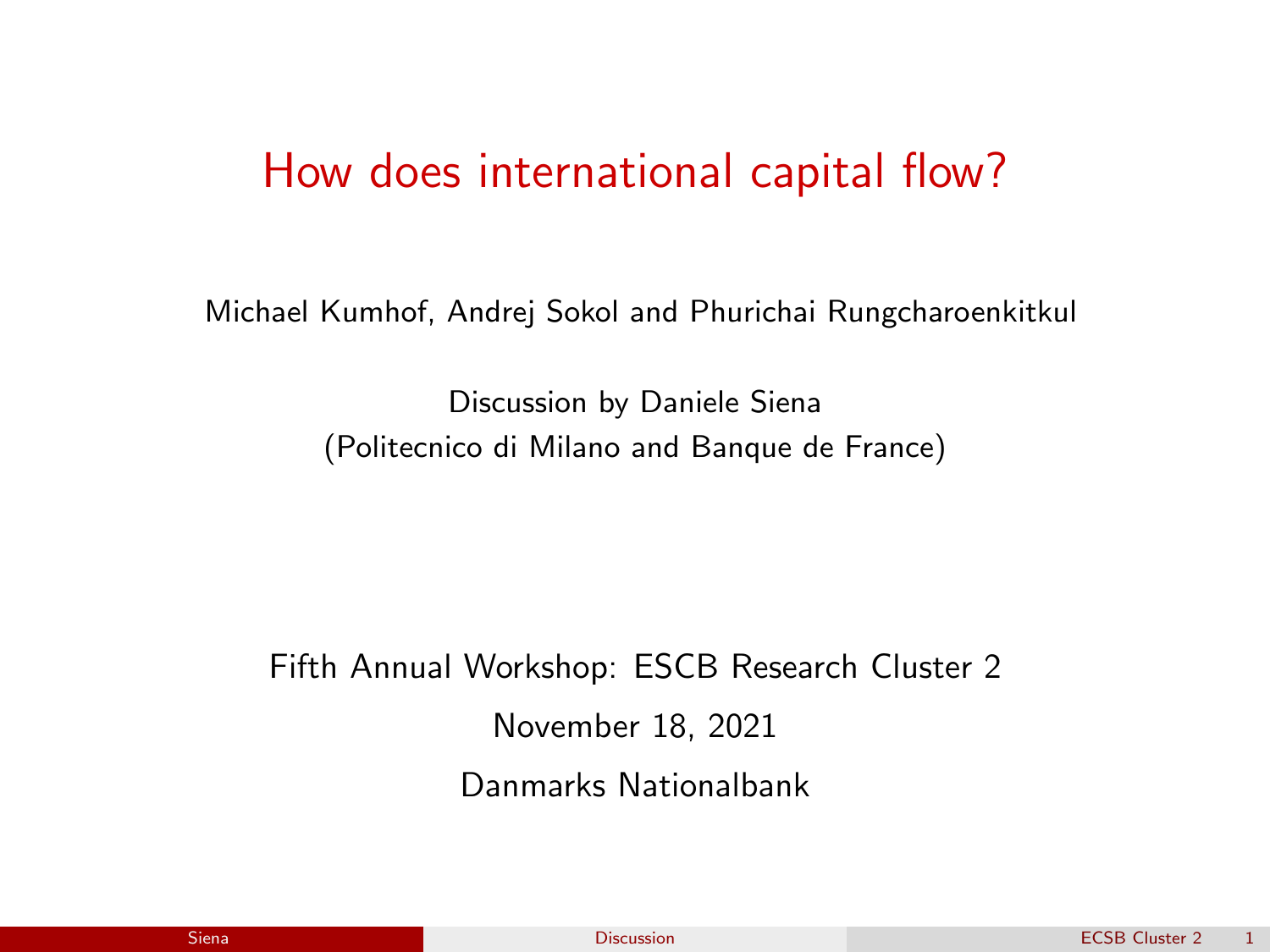#### 3-Slides summary of the paper:

Theoretical model (2-country DSGE) to:

- Track domestic and cross-border gross positions  $(+)$  net positions)
	- $\triangleright$  Crucial role played by the banking system through gross liabilities
- Formalize the distinction between cross-border saving and financing
	- $\triangleright$  Role of cross-border bank loans and deposits
- Main contribution: a conceptual framework to analyze, contemporaneously, gross (and net) flows statistical moments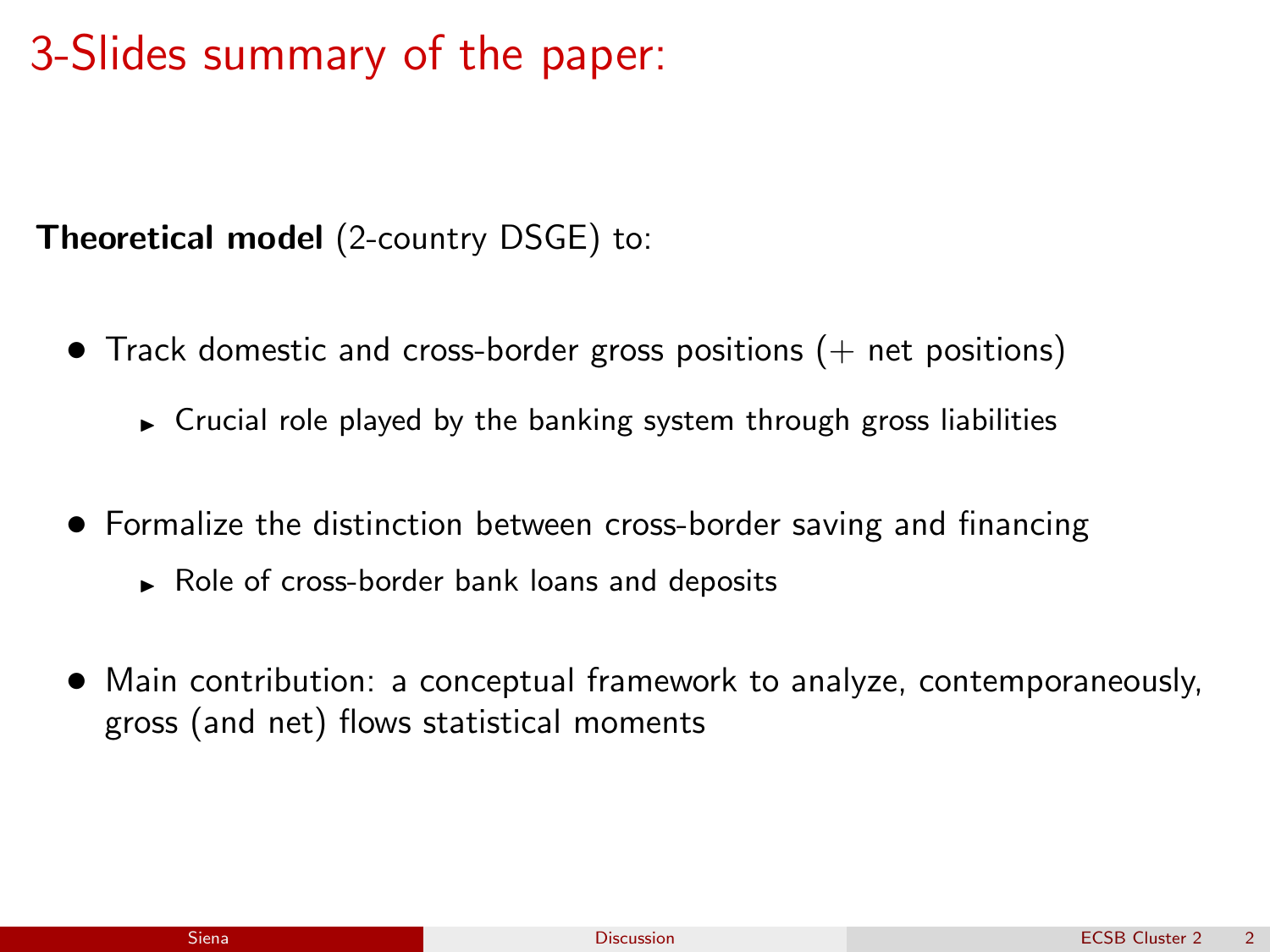#### Main insights

- Global saving glut: not be caused by foreign's savings as they could not explain the strong increase in gross domestic and cross-border balance sheet positions (and volatility)
- Sudden stops are an issue for the size of gross liabilities current account improvements are a consequence, not a driver
- The supply of global dollars is due to bank credit extensions, independently on CA deficits
- The correlation between gross outflows and inflows is a by-product of double entry bookkeeping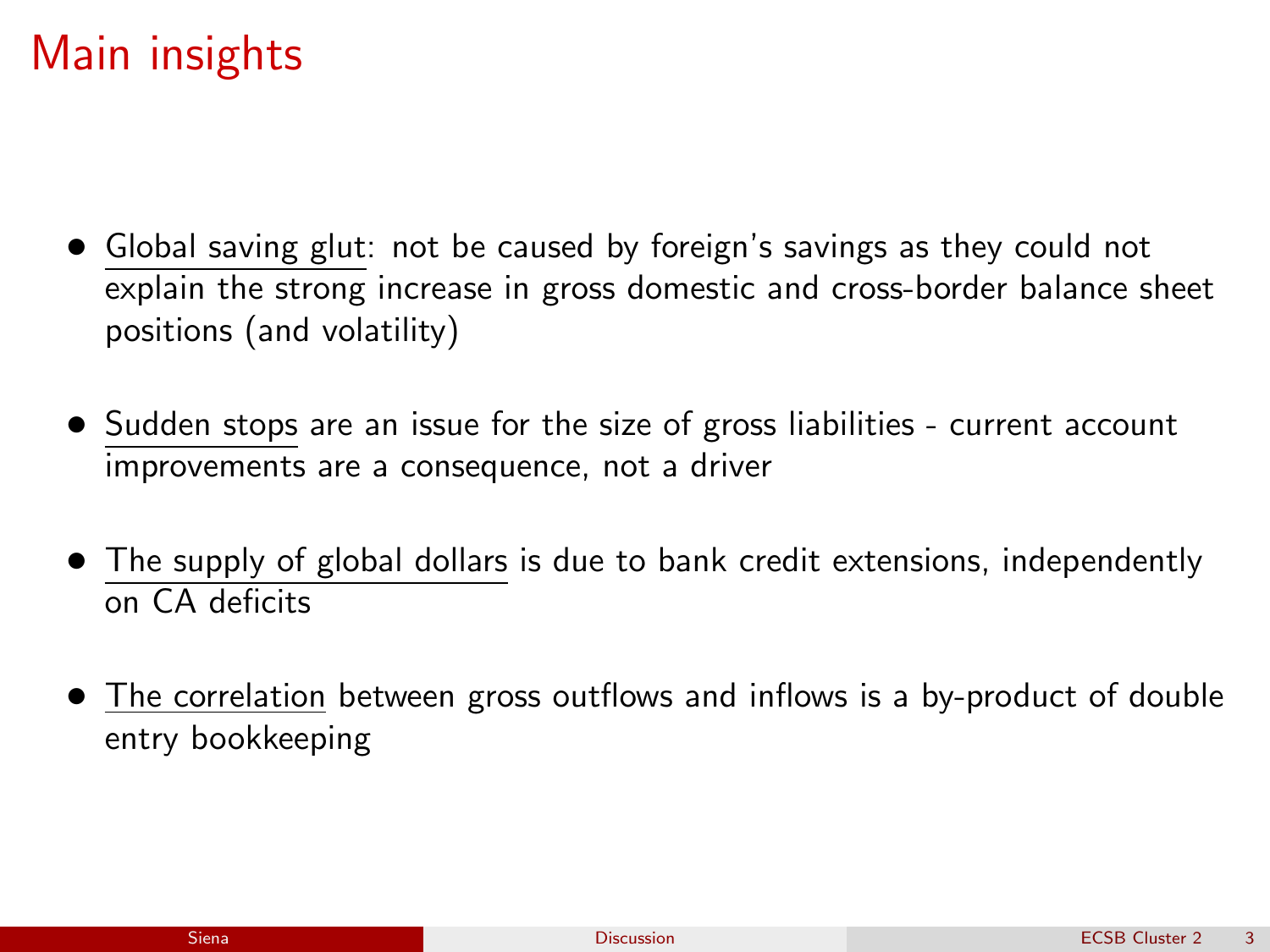## My simplified intuition

- The banking system has the power of creating money (money multiplier argument enlarged to an open economy)
	- $\rightarrow$  By changing loans and deposits they change the supply of money, affecting gross flows and spreading financial shocks (vs. standard interpretation of net inflows creating money supply)

#### Crucial ingredients:

- Banks can instantaneously increase loans in response to changes in preferences over gross positions
- Central Bank cannot de facto (with current rules) control the supply of money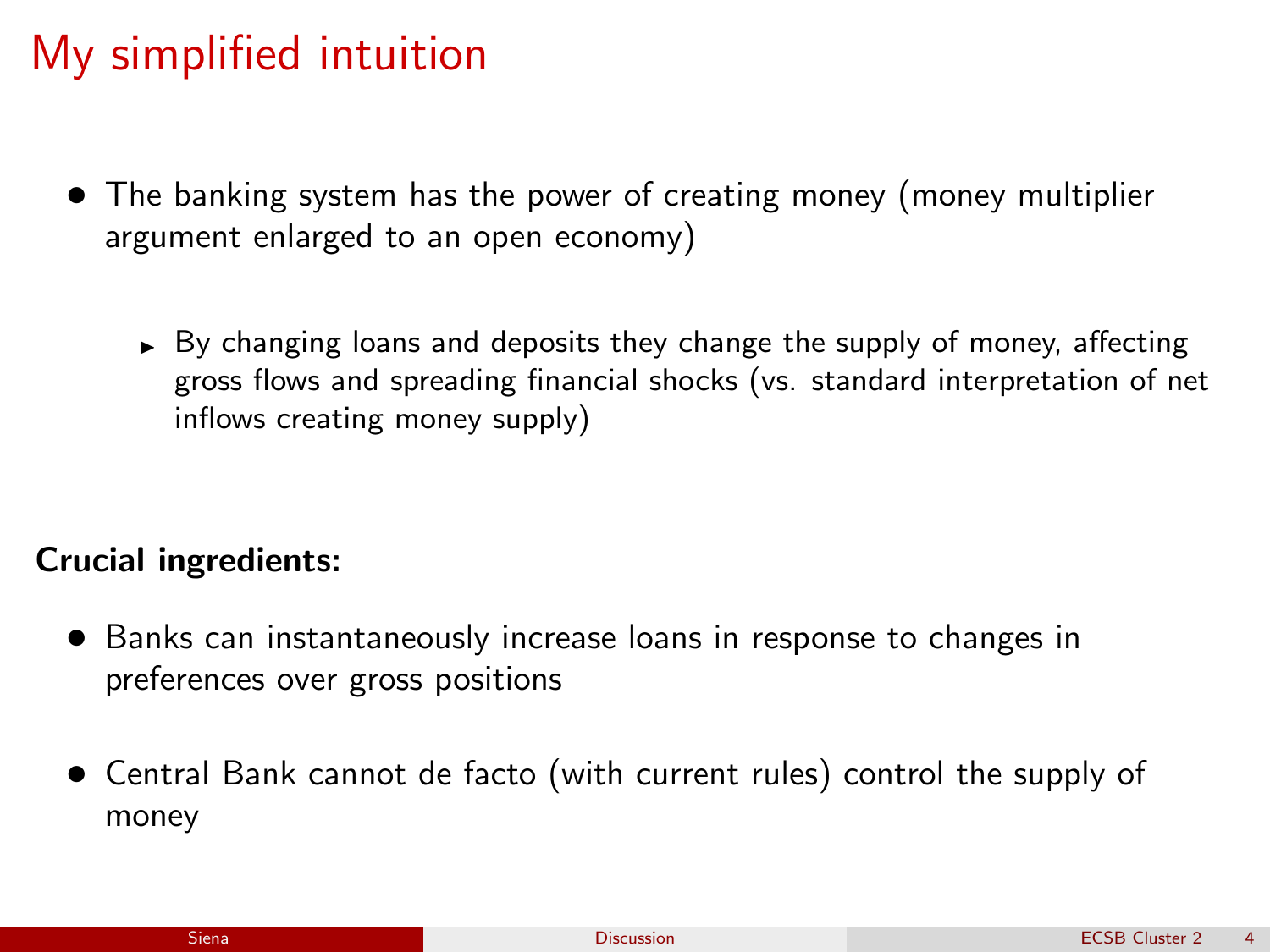### Comment I

Central Banks

- The presence of not coordinated monetary policy decisions, swap lines, CB reserves and exchange rate manipulations would generate wedges between nostro and vostro account
	- How important are these for bank's money creation? Main source (and then amplified) or minor issue?
	- $\triangleright$  Complementary or alternatives to your stories
- minor: how would it affect the convenience yield?
- Official cross-border lending (Horn, Reinhart and Trebesch, 2020)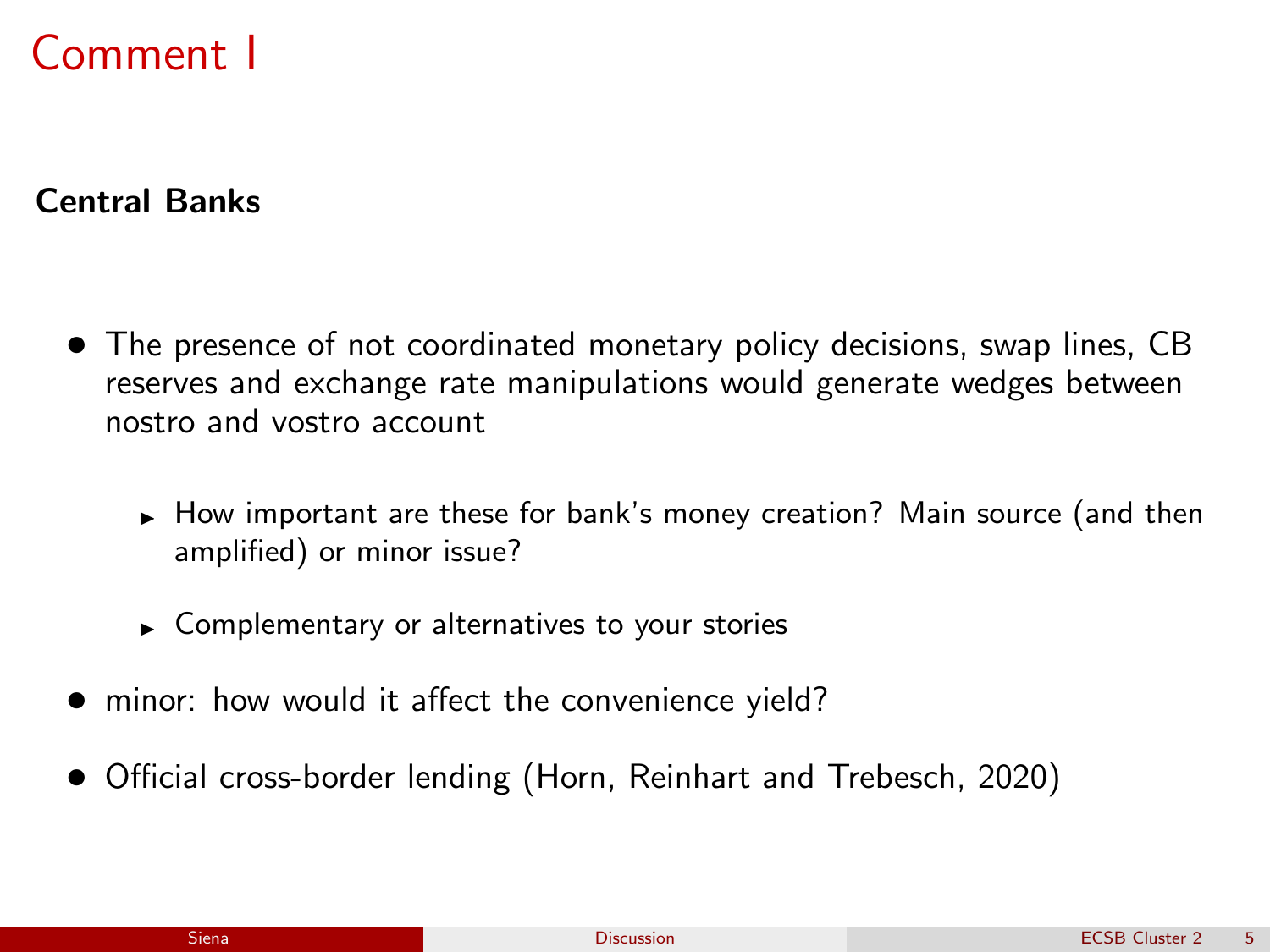### Official lending

Figure 10. Official sovereign lending and private capital flows 1790 - 2015



Siena [Discussion](#page-0-0) Discussion Discussion and Discussion Discussion and Discussion and Discussion Discussion and D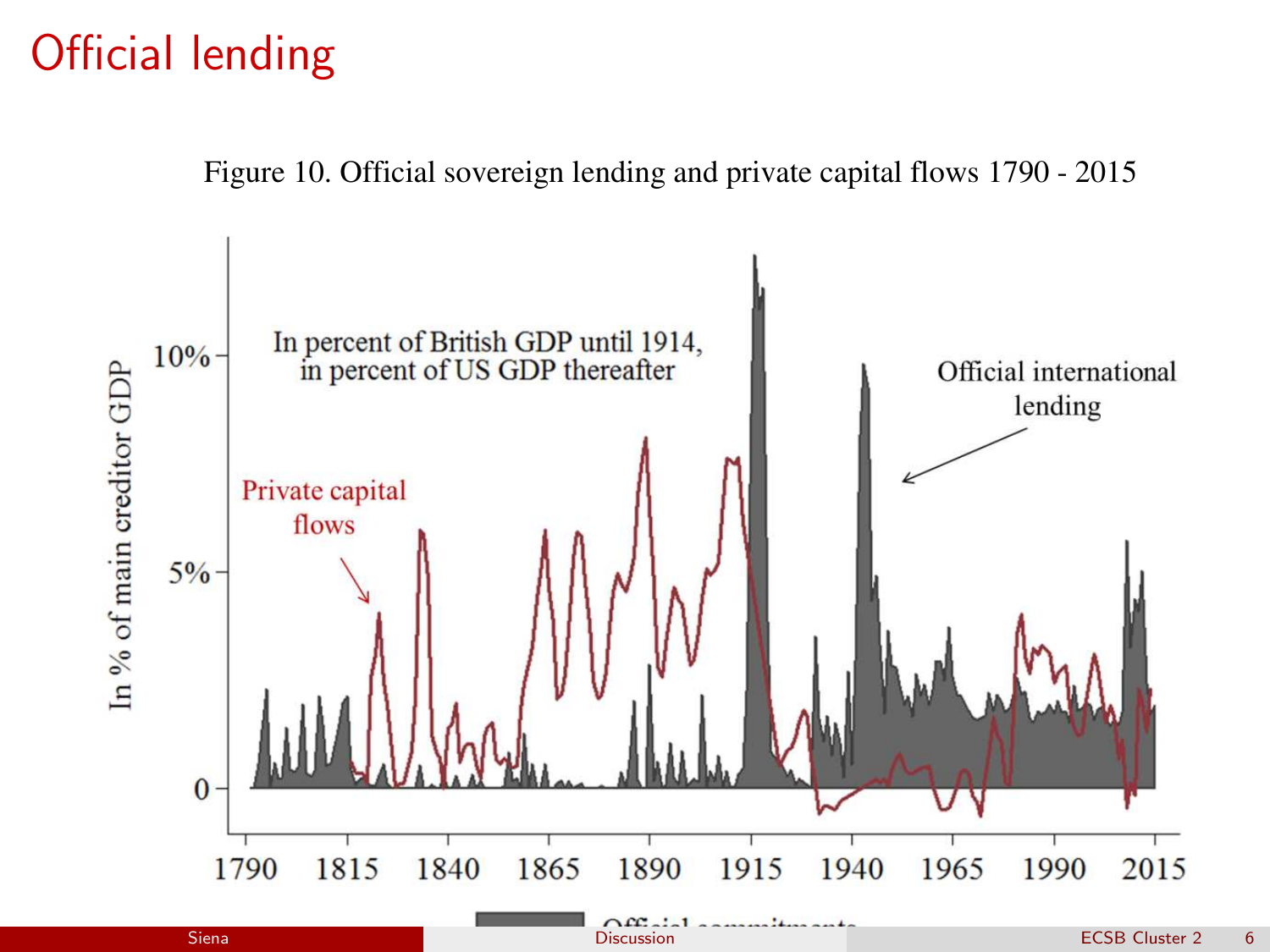## Comment II

#### Role of other (or new) medium of exchanges

- Interesting to understand the role of "the number of international currencies" in the money creation process ("excess elasticity")
	- $\triangleright$  More currencies (i.e. more countries) would enlarge or restrict the problem?
- Digital Currency:
	- $\triangleright$  the existence of other "supplier" of deposit and loans (e.g. cryptocurrency)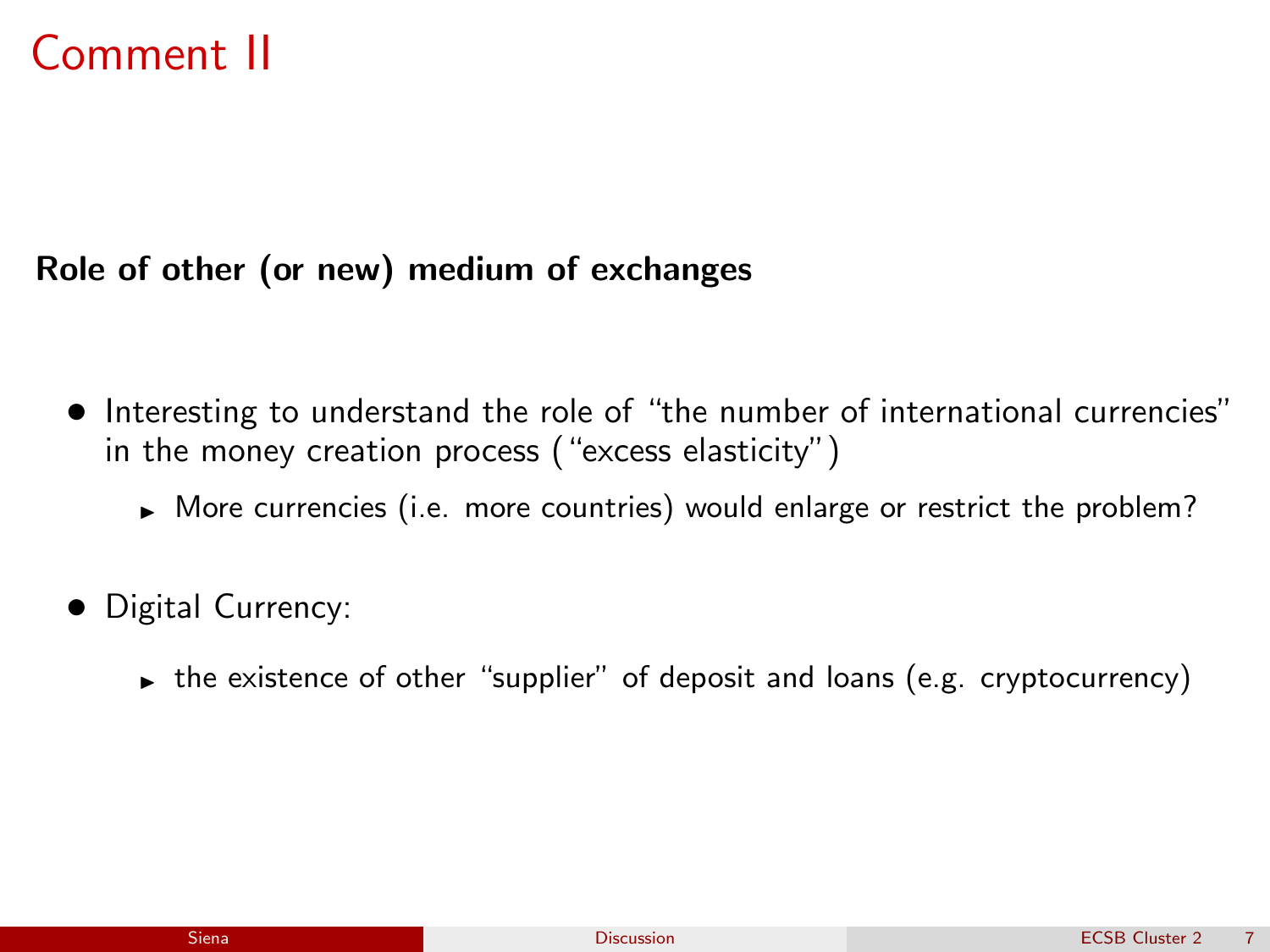# Comment III

Benefits and costs

- Real effects of gross flows (quantify why do we care):
	- $\triangleright$  Booms benefits and busts costs of high gross flows
	- $\triangleright$  Can you estiamte the average elasticity of real net flows to gross flows?

Covid-19

• Can we learn something from the current Covid-19 shock?